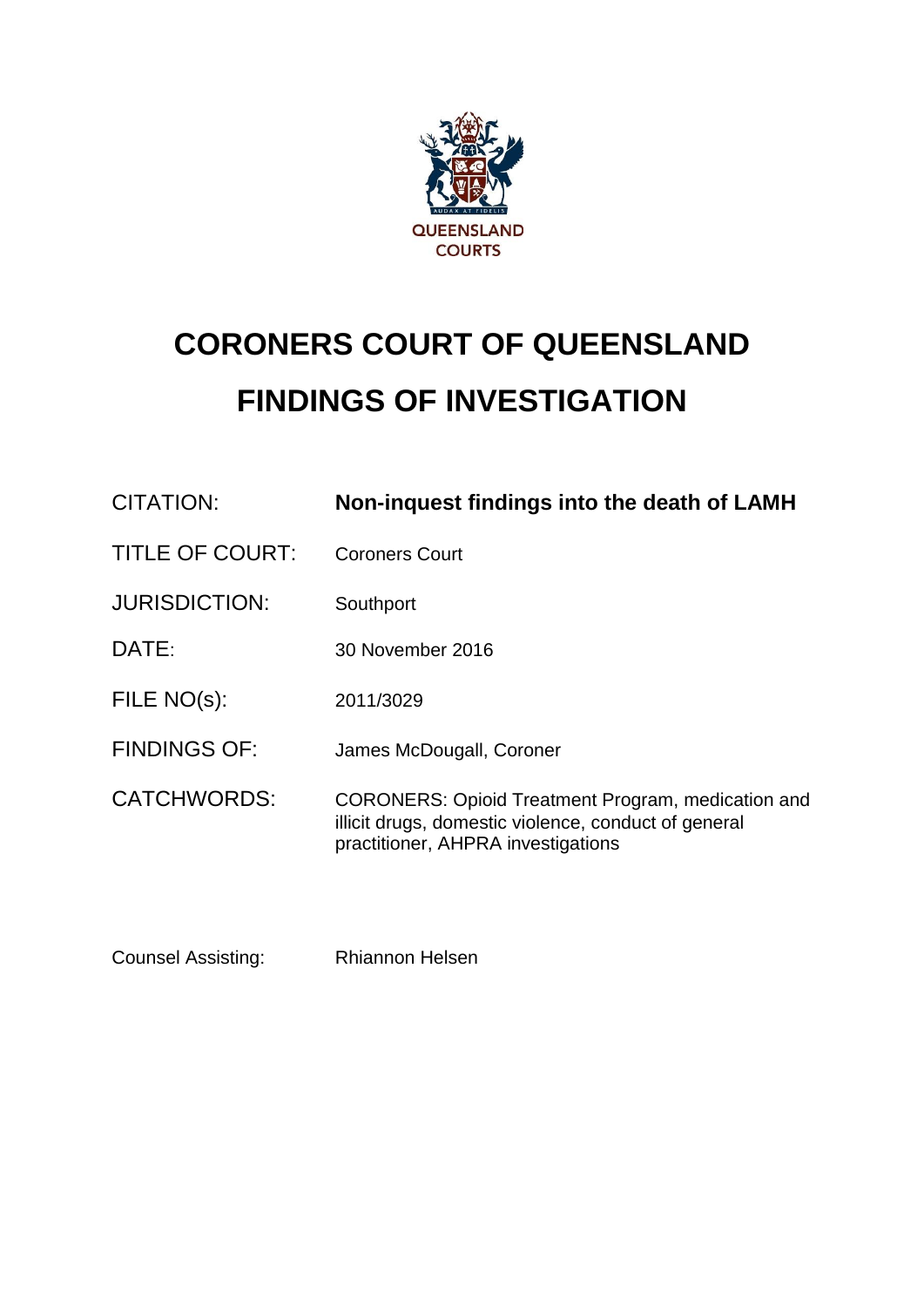# Contents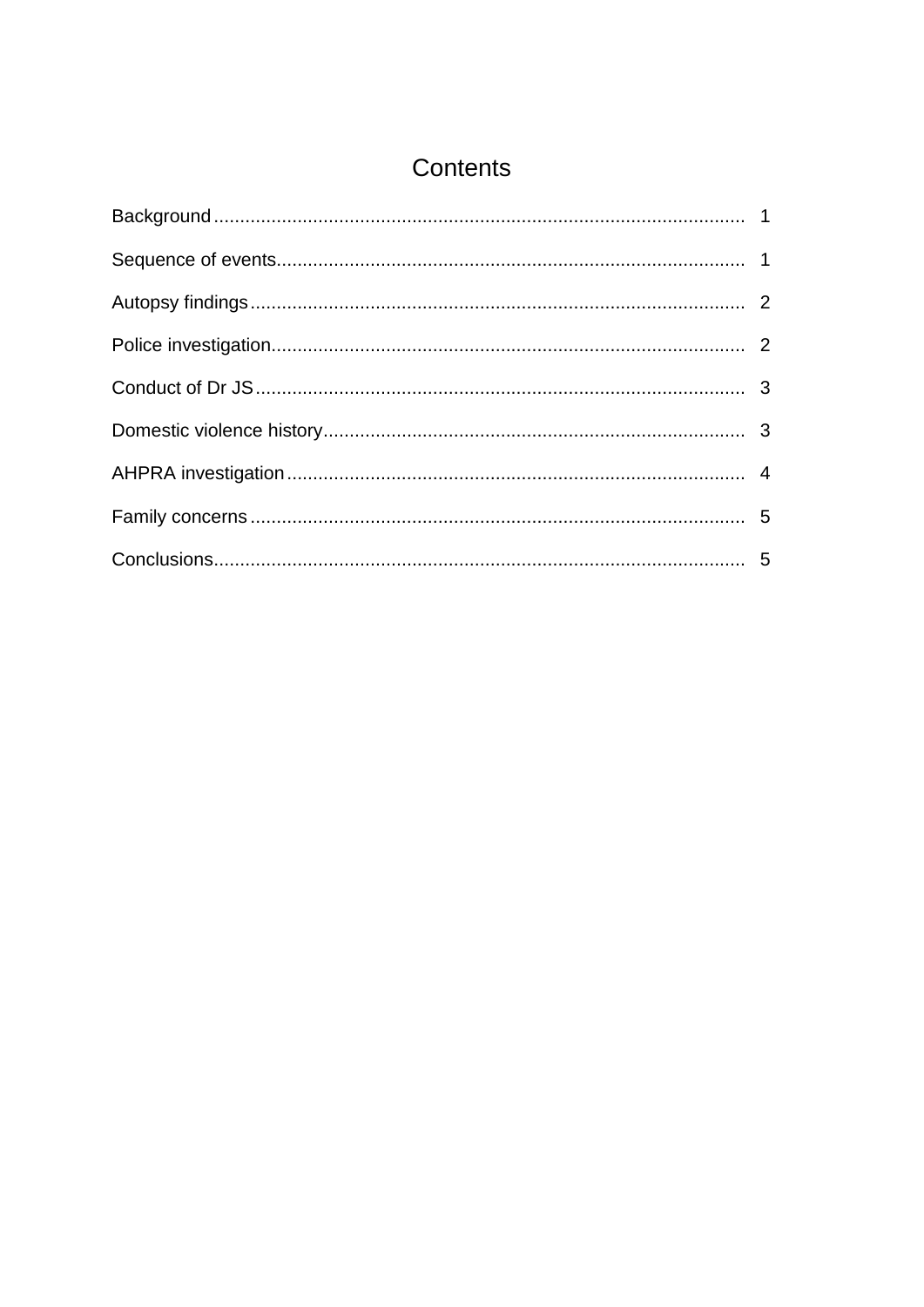# <span id="page-2-0"></span>**Background**

LAMH (Ms H) was 31 years of age at the time of her death. She resided with her partner, AO'S at Old Cleveland Road East, Birkdale. They had commenced living together in March 2011. The residence was owned by AO'S's father. Their relationship was reportedly volatile and violent.

Ms H had a long-standing history of illicit drug use, which included heroin and amphetamines. Between 2008 and 2010, she had participated in the Queensland Opioid Treatment Program (QOTP), which provides methadone or buprenorphine for patients who are diagnosed with opioid dependence, particularly if they are injecting medication and/or illicit drugs.

AO'S was well known to police, having a notable criminal history. He was also previously a person of interest in relation to two unrelated deaths, the circumstances of which are not relevant for the purpose of this coronial investigation.

#### <span id="page-2-1"></span>**Sequence of events**

At 7.57am on 1 September 2011, an anonymous male caller contacted triple 0 to report that a female had been found lying on the floor at Ms H's residence and an ambulance was required. The male declined to provide his particulars before hanging up.

Queensland Ambulance Service (QAS) officers subsequently attended the address and received no response from inside the residence. A visual inspection of the two storey dwelling was conducted, during which a female was observed through the downstairs window, lying on the floor in the dining room area. Entry was gained through a closed but unlocked front door. An examination of the female found her to be unresponsive and showing no signs of life. She was lying on her side next to the dining room table. There was a towel under her head and a blanket which had been tucked around her in a manner that seemed to be comforting. A visual inspection of the female did not reveal any signs of trauma and there was no indication that a disturbance had occurred in the dwelling. She was declared deceased at the scene.

Police were subsequently notified and attended the residence. Police were aware that AO'S possibly resided at the residence. A crime scene was established at the residence and also at a Telstra phone booth near the Manly Railway Station where the triple 0 call originated.

Through fingerprints, the deceased female was formerly identified as Ms H. At the time of her death, Ms H and AO'S were both on remand having recently been charged with drug trafficking. They were both known heroin and pharmaceutical drug users.

A visual and forensic inspection of the residence was conducted by police. On the table next to Ms H, a capped syringe, a box of five Fentanyl patches prescribed to her by Dr JS, and a spoon with melted plastic on it, were found. Lying on the floor next to Ms H was an uncapped syringe. Forensic testing confirmed the presence of Fentanyl in one of the syringes and spoon found at the scene.

Police subsequently conducted a door knock of the surrounding residences which revealed that there had been a verbal argument heard at the residence on 30 August 2011, however, no reports were made to police. It seemed that verbal arguments were a regular occurrence at the address. Police records confirm that there had been three previous instances of domestic violence between Ms H and AO'S.

CCTV footage from the Manly Railway Station prior to the triple 0 call being made clearly showed AO'S in the area.

On 31 August 2011, AO'S failed to attend an interview scheduled with the Brisbane City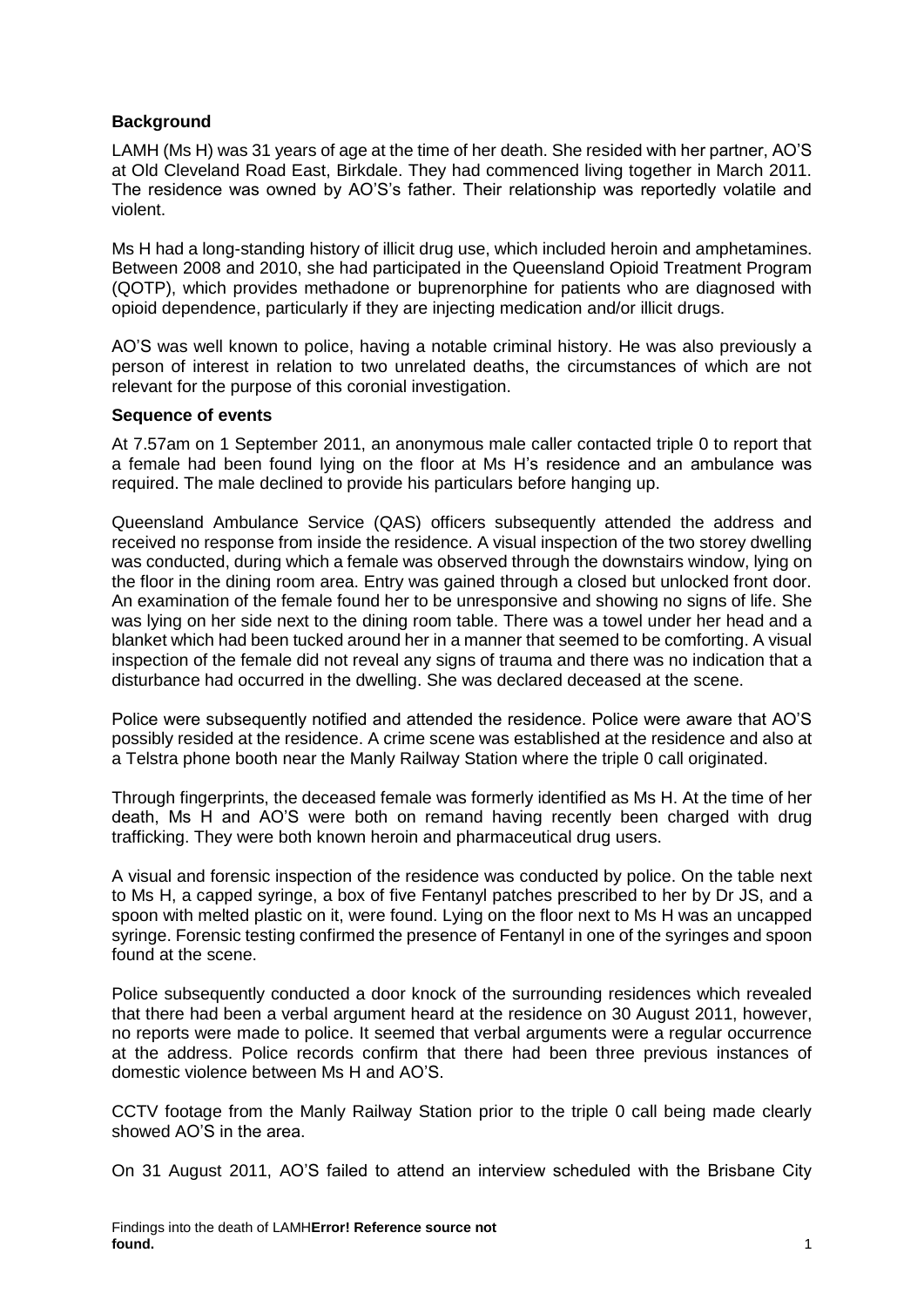Tactical Crime Squad officers in relation to an allegation that he was unlawfully in possession of the drug Xanax.

On 1 September 2011, officers spoke to Tanya Lacey of Lacey and Peters Lawyers, who confirmed she was acting for AO'S. She advised that AO'S's version of events was that Ms H had woken in the morning and heated the Fentanyl patch on a spoon before injecting the extracted opiate. She suffered a drug overdose and then died. AO'S panicked and left the residence, calling QAS from a phone box near the Manly Railway Station. She indicated that AO'S was too sick to speak to police at the time.

On 2 September 2011, AO'S was arrested in relation to an unrelated breach of bail. He formally refused to participate in an interview with police in relation to Ms H's death. He did, however, agree to provide a blood sample for the purpose of forensic testing. Tests confirmed that AO'S had a number of prescription medications in his blood including, clonazepam, Fentanyl and quetiapine.

# <span id="page-3-0"></span>**Autopsy findings**

On 2 September 2011, an external and full internal post-mortem examination was performed. A number of histology and toxicology tests were also performed.

Toxicology testing confirmed the presence of multiple drugs including amphetamine and methylamphetamine (0.02 mg/kg), as well as prescription drugs including, metabolite of diazepam, clonazepam and its metabolite, Fentanyl (0.019 mg/kg) and its metabolite, and salicylic acid. The concentration of Fentanyl detected in the blood was at a toxic level and would have caused death on its own. Toxicity in Fentanyl can result in severe respiratory depression, muscle rigidity, seizures, coma and hypotension.

The external examination revealed fresh and old needle track marks in the folds of the elbow and the front of the forearms indicative of recreational drug use. Minor bruising was also noted on the front of the knees, on the shins, neck and on the back of the forearms. Subcutaneous dissection of the facial skin revealed an extensive area of haemorrhage on the left cheek and left mandible. There was no fracture of the laryngeal skeleton and hyoid bone. These bruises were found to be equivocal and may have been caused in an intravenous drug user as a result of a fall or contact with objects, such as furniture, whilst drug affected. The bruising on the face would have been inflicted by a blunt object such as a fist or an open palm, or a fall onto a surface, such as the floor/ground with mild to moderate force. There was no significant injury, which could have caused or contributed to Ms H's death.

The cause of Ms H's death was found to be mixed drug toxicity. The effects of the drugs taken would have caused severe respiratory depression (through the central nervous system) including, muscle rigidity, seizures, coma and hypotension.

### <span id="page-3-1"></span>**Police investigation**

Following Ms H's death, an extensive police investigation was undertaken by Detective Sergeant James Steginga from the Wynnum District Criminal Investigation Branch (CIB). A coronial report was subsequently provided, which included statements from an array of witnesses, forensic testing results, CCTV footage, as well as photographs of the scene.

<span id="page-3-2"></span>The sequence of events and circumstances of Ms H's death, as previously outlined, is based upon the evidence obtained by police.

# **Conduct of Dr JS**

Records obtained by police from the Medicines Regulation and Quality (MRQ) of Queensland Health confirmed that between 28 April 2011 and 29 August 2011, Ms H had been prescribed Fentanyl and OxyContin tablets on eight different occasions by Dr JS. Each of these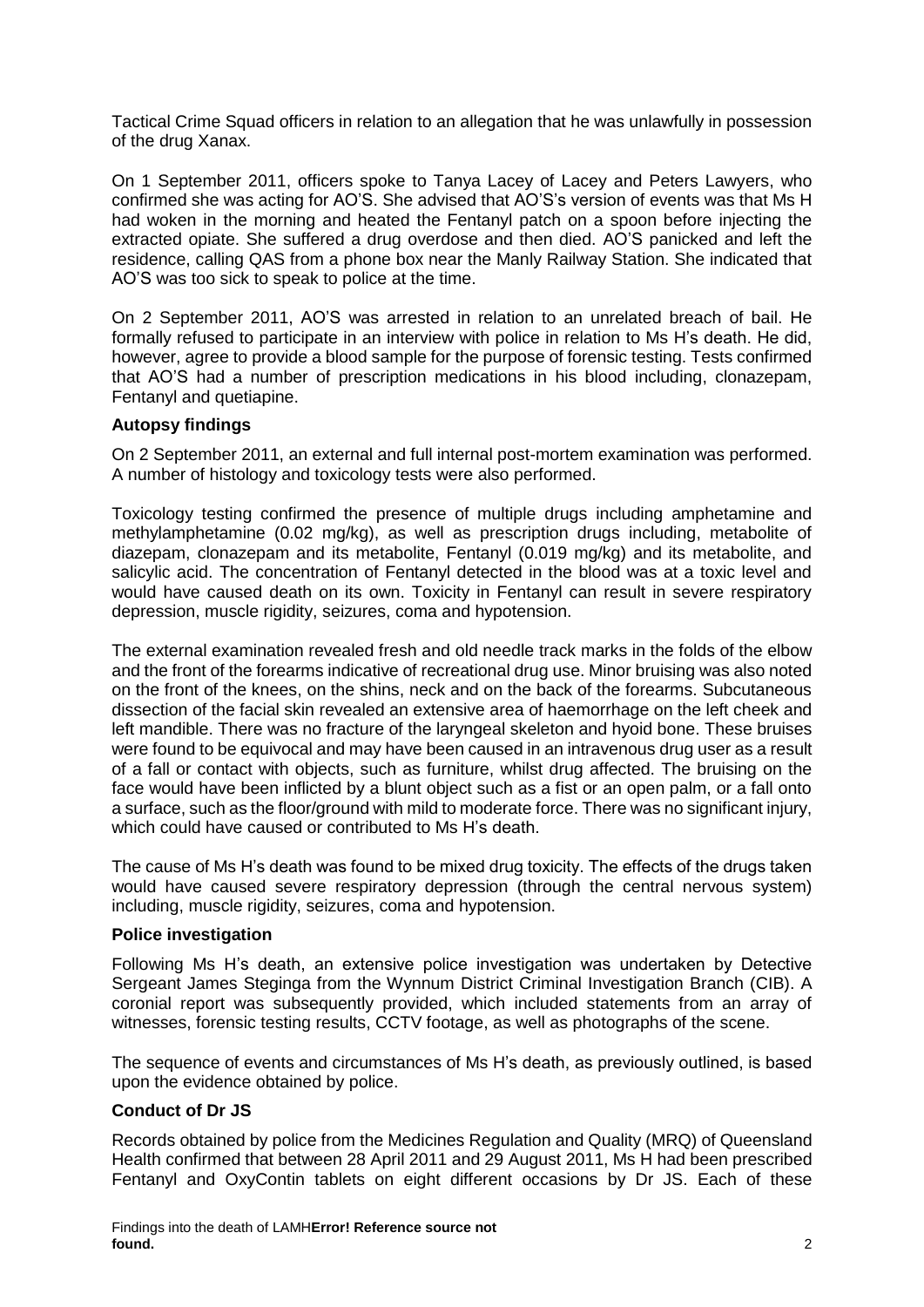prescriptions had been filled by Ms H. Records also confirmed that Dr JS had been notified by MRQ on two occasions in June and July 2011 not to prescribe Ms H with a restricted drug of dependence or a controlled drug without the requisite regulatory approval and that she was registered on the Queensland Opioid Treatment Program (QOTP). It was recommended that she should be reviewed by an Alcohol and Drug Service to assist in future management and did not have a pain level which required the use of oral opioids.

During the course of the police investigation, a statement was obtained from Forensic Medical Officer, Dr Adam Griffin in relation to Dr JS's treatment of Ms H. Having considered Dr JS's patient records and the findings of the post-mortem report, Dr Griffin concluded that Dr JS had demonstrated inadequate note taking and examination prior to dispensing narcotic drugs. He also acted contrary to the advice provided by MRQ by continuing to prescribe opiate medication to Ms H.

On 29 October 2012, Dr JS was issued with a 'show cause' notice by MRQ. In response, Dr JS did not dispute the fact that he had prescribed Ms H with Fentanyl and Oxycodone despite being aware of her history of opioid dependence and her recent engagement with QOTP. He was aware of his regulatory obligations which clearly required him to obtain prior approval before prescribing Ms H with Fentanyl patches.

Dr JS's conduct was reported to the Australian Health Practitioner Regulation Agency (AHPRA), who subsequently commenced an extensive investigation into the matter.

# <span id="page-4-0"></span>**Domestic Violence History**

According to police records, there were three reported instances of domestic violence between Ms H and AO'S.

The circumstances of the instances are as follows:

- I. 15 March 2011: Ms H attended the Norman Hotel, Ipswich Road, Woolloongabba seeking assistance from staff stating that she had been assaulted by AO'S. Officers from Annerley Station attended the hotel and after speaking to Ms H determined the deceased and AO'S were not enmeshed. It was determined by police not to proceed with the domestic violence incident report.
- II. 20 March 2011: Ms H's mother, Ms RM-P, advised police that she held grave concerns for the welfare of her daughter believing her to be the on-going victim of physical and sexual abuse by AO'S. Officers attempted to interview Ms H about the allegations however, she was drug affected and unable to be interviewed. She declined to provide a statement regarding the physical abuse but verbally advised police officers the abuse was occurring. Based on the verbal statement, officers applied for a Domestic Violence Protection Order, which was granted by the Holland Park Magistrates Court on 17 May 2011. AO'S was present when the order was made.
- III. 14 August 2011: Police attended the Birkdale residence in response to a call from Ms H. She alleged that AO'S had attempted to strangle her and that he had threatened her with a knife and stabbed himself. AO'S had left the residence before police arrived. At the time, Ms H was under the influence of liquor and drugs and as such, no statement could be taken from her. The following day, Ms H attended the Capalaba Police Station and advised police that she no longer wished to proceed with any complaint and decline to provide a statement. AO'S presented the following day and participated in a record of interview. He provided a conflicting version of events to that originally provided by Ms H. Further information suggested that AO'S may have been injured by Ms H during the altercation, receiving a cut on his hand as a result. Ultimately, a decision was made to finalise the report as there were conflicting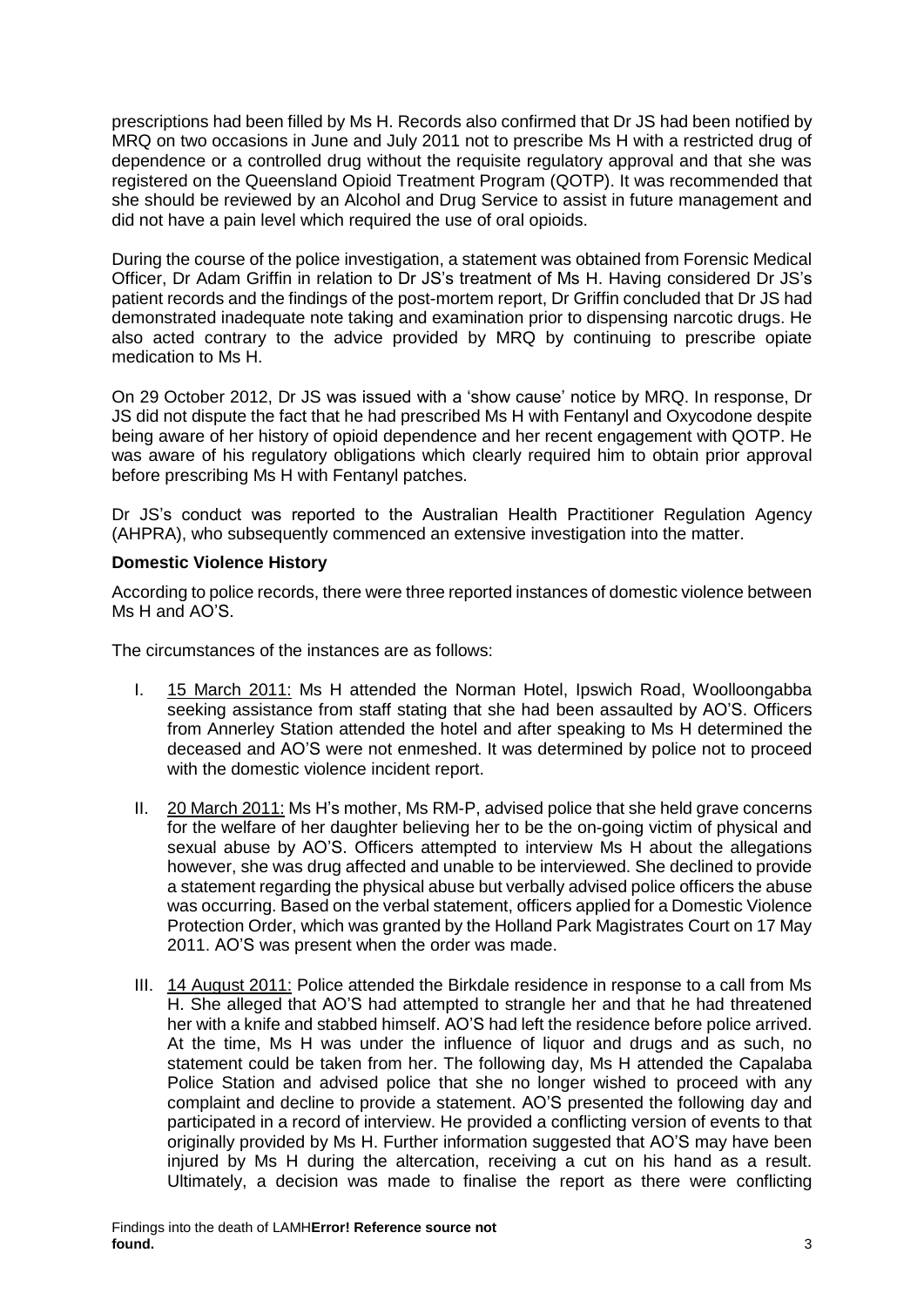accounts, a lack of corroborating evidence, and Ms H was no longer cooperative.

### <span id="page-5-0"></span>**AHPRA Investigation**

On 6 August 2013, AHPRA confirmed that they were investigating a complaint made in relation to the clinical conduct of Dr JS in respect of Ms H's patient care.

Information obtained by AHPRA indicated that Dr JS had prescribed Ms H with controlled and restricted drugs of dependency on the following occasions:

- Four prescriptions for Oxycodone between 28 April 2011 and 21 June 2011.
- Four prescriptions for Fentanyl between 26 July 2011 and 29 August 2011.
- Three prescriptions for Oxycontin between 28 April 2011 and 7 June 2011.

On 17 June 2011, records from MRQ confirmed that Dr JS was advised that Ms H was known to be drug dependent and that it was unlawful to prescribe to her in the absence of an approval from the Chief Executive. Regardless, he subsequently prescribed Ms H Fentanyl patches on four occasions in July and August 2011. He was also aware that she had been assessed by ATODS and was considered to be drug dependent.

Submissions and statements provided by Dr JS indicate that Ms H presented to him on 27 April 2011, with a history of back pain following an accident several months earlier. She allegedly claimed that she had been prescribed Oxycontin and Xanax before. Dr JS did not consider it necessary on this occasion to obtain MRQ approval. He claimed that he was unaware that Fentanyl could be injected and did not seek approval to prescribe it as it was a new medication, and similar to that previously prescribed. He further asserted that Ms H did not exhibit any signs of being drug dependent or drug seeking behaviour.

Following a review of Dr JS's clinical records it was identified that they did not contain details about assessments, patient history, examinations, management plans or referrals per the principles of good patient care contained in *Good Medical Practice: A Code of Conduct for Doctors in Australia*.

Dr JS's complaints history from the Medical Board of Queensland confirmed that there had been notifications made in 1996 as a result of allegations of writing prescriptions contrary to the *Health Drugs and Poisons Regulation 1996*. No further action was taken on this occasion, pursuant to s. 15(1)(a) of the National Law. In 2006, an investigation was undertaken in relation to possible overprescribing for a drug dependent person under questionable circumstances which resulted in Dr JS entering into an undertaking. Further disciplinary action was then taken in April 2008 as a result of an anonymous complaint which included allegations of inappropriate prescribing.

As a result of the investigation into Dr JS's conduct in relation to Ms H, his endorsement under the *Health Drugs and Poisons Regulation 1996* to prescribe restricted and controlled drugs was cancelled, effective 1 November 2012. At present, he also has restrictions on his registration which require him not to practice outside of Queensland and to inform the Board within seven days of a change of address. These restrictions came about as a result of an immediate action process.

On 31 July 2015, the Performance and Professional Standards Panel, established on behalf of the Medical Board of Australia, imposed the following conditions on Dr JS's registration, pursuant to s.191 of the *Health Practitioner Regulation National Law*, as in force in Queensland: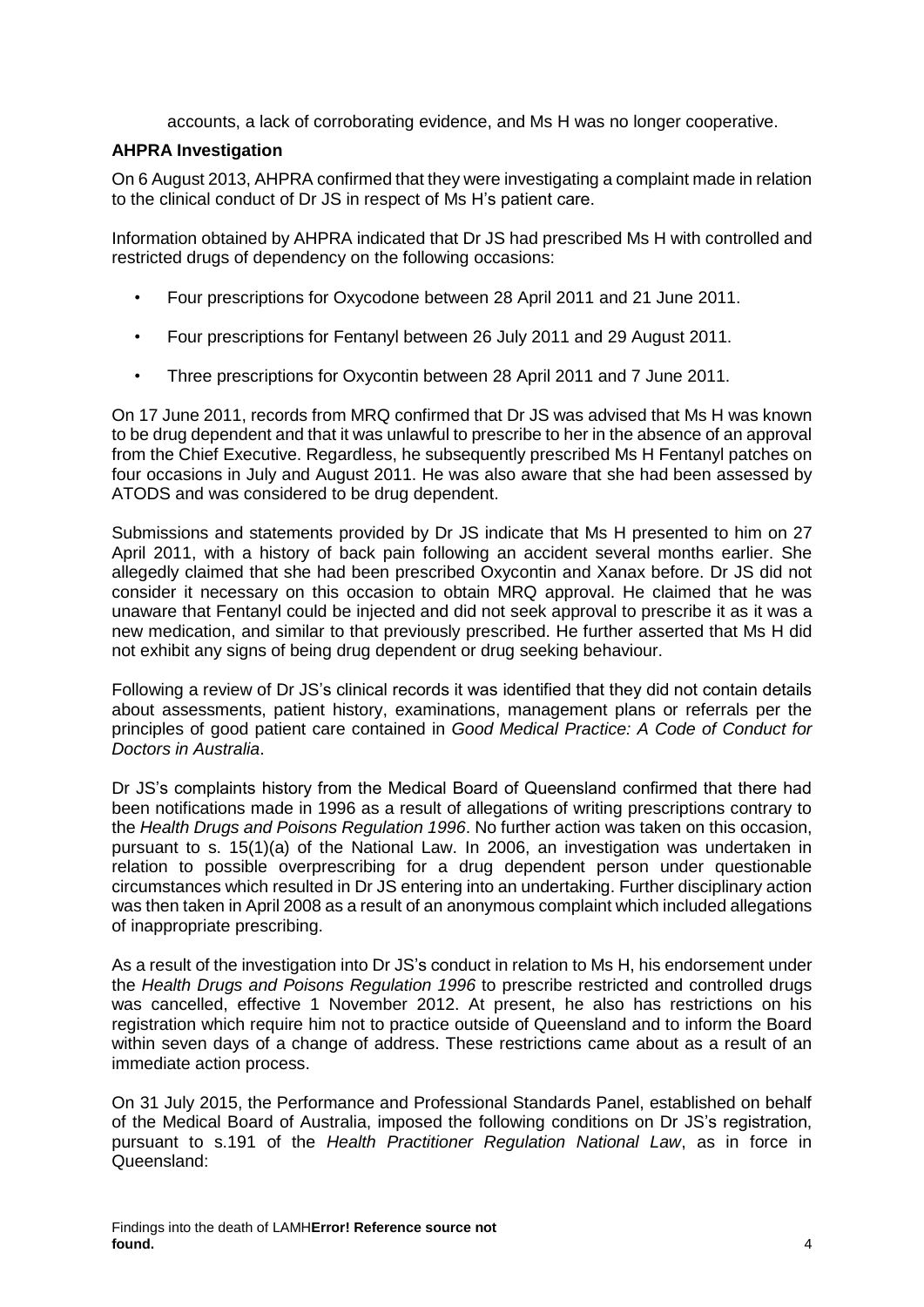- The Practitioner must submit to an audit of his record keeping at his practice for the period of twelve months from the date of the imposition of these conditions.
- With 28 days of the imposition of these conditions, the Practitioner must nominate to the Board, a professional colleague registered as a medical practitioner (the Auditor).
- The Auditor must:
	- i. Be senior to the Practitioner by either years or by position;
	- ii. Agree to the nomination; and
	- iii. Be approved in writing by the Board.
- The Auditor will undertake the audit every three months for a period of 12 months from the date of the imposition of these conditions.
- The audit must focus on the Practitioner's record keeping to ensure the Practitioner's ongoing compliance with the RACGP Standards for General Practice, as well as the Board's *"Good Medical Practice: A Code of Conduct for Doctors in Australia"* effective March 2014, in particular, Clause 8.4.1 with regard to maintaining medical records to report relevant details of clinical history.
- The Practitioner must provide reports written by the Auditor to the Board, addressing the Practitioner's record keeping in accordance with condition 5.

As a result of the information obtained during AHPRA's investigation into Dr JS's conduct, the Board directed that the matter be forwarded to the Office of the Health Ombudsman (OHO) for further action.

### <span id="page-6-0"></span>**Family concerns**

During the course of the coronial investigation, Ms H's mother, Ms RM-P has raised a number of concerns regarding the circumstances of her daughter's death. Essentially, she asserts that AO'S was abusive towards Ms H and was responsible for her intravenous drug use. She is of the view that AO'S may have assisted in her daughter's death.

I have considered all of the concerns and matters raised by Ms RM-P during the course of the coronial investigation when reaching my conclusions regarding her daughter's death.

### <span id="page-6-1"></span>**Conclusions**

LAMH was 31 years of age when she died on or about the 1 September 2011, as a result of mixed drug toxicity. She was found lying on the floor of her residence, with an uncapped syringe containing Fentanyl next to her and a spoon with melted plastic on it on the table nearby. Tragically, Ms H had a long-term history of illicit and prescription drug use for which she had received treatment in the past. Post-mortem toxicology testing confirmed the presence of various illicit and prescription medication, the most significant being Fentanyl which was found to be in the toxic range. Contrary to a direction from MRQ, Dr JS prescribed Ms H with this drug of dependence shortly before her death.

Having considered all of the evidence obtained during the course of the extensive police investigation, as well as the findings of the post-mortem examination, I am satisfied that the circumstances of Ms H's death are well established and do not require clarification by way of further investigation or an inquest. I am satisfied that shortly prior to Ms H's death, she was with AO'S at their residence and they were each injecting themselves with drugs which included Fentanyl. At some point, Ms H has become unconscious on the floor and has then died. At some point, AO'S has placed a towel under her head and covered her partially with a blanket. Upon realising Ms H was deceased, AO'S has fled the residence. At 7.57am, he